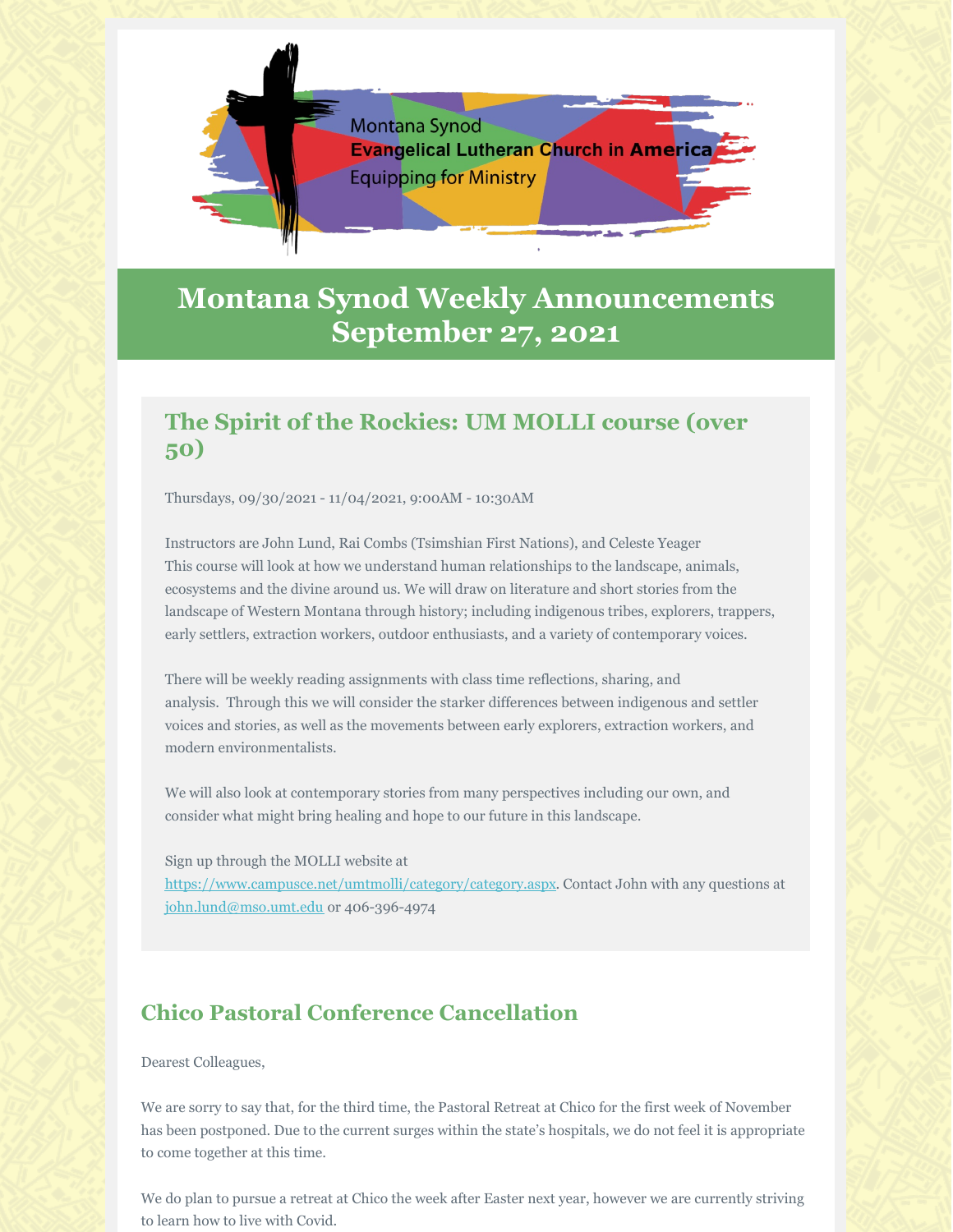**If you have already made room reservations, these will not automatically be canceled. Please contact the Chico reservation desk should you wish to cancel.**

Dearest regards to you all and God's peace upon you,

Chico Leadership Planning Board

## **Announcements from FLBC**

#### **Mark your calendar for October 1st (Frirday):**

Volunteer and Pastor application/registration opens for Montana folk!! Plan your week at camp as a pastor or adult volunteer( Camp Grandparent, etc) Serve as a resource to our staff and campers, as well as helping FLBC with basic functions like dishes, cleaning, maintenance work, and more, while enjoying time with the FLBC community in God's Great outdoors on Flathead Lake.



The application/registration opens for out-of-state, Pastors and adults on November 1st! Beat the crowd who want to come to "the last best place" ....Montana!!! Information/FAQs as well different application options (printable vs online app) will be available at https://flbc.net/donatevolunteer/#volunteer

FLBC is also looking to hire a paid Staff Chaplain/Weekend Coordinator for Summer 2022! Contact Margie Fiedler at margie@flbc.net for more information.

## **Day Camp Sign-Ups for Summer 2022 are opening on October 14th (Thursday) at 10am!** FLBC would love to help your congregation do Day Camp in your community this upcoming summer. Day Camps are a great outreach opportunity! Sign up on October 14th by contacting the FLBC office at 406-752-6602 or carlee@flbc.net. Have questions or want to learn more? Day Camp Coordinator, Carlee, would love to talk to you!

#### **Upcoming Retreats/Events (learn more at https://flbc.net/annual-programming/):**

- Saturday, October 9th, 2021: Fall Harvest Festival & Auction AND the FLBC Annual Meeting
- November 4-7, 2021: Quilting & Crafting Retreat
- December 3-5, 2021: Advent Retreat

### **Christikon Clips September, 2021** *Information for our Congregations*

**Our 70 th season is completed!** Our exceptional staff has headed back to their lives outside of camp, the campers are back at school, and we begin the planning for 2022. It has been a blessed adventure!

**We hosted campers from Arizona, Colorado,**